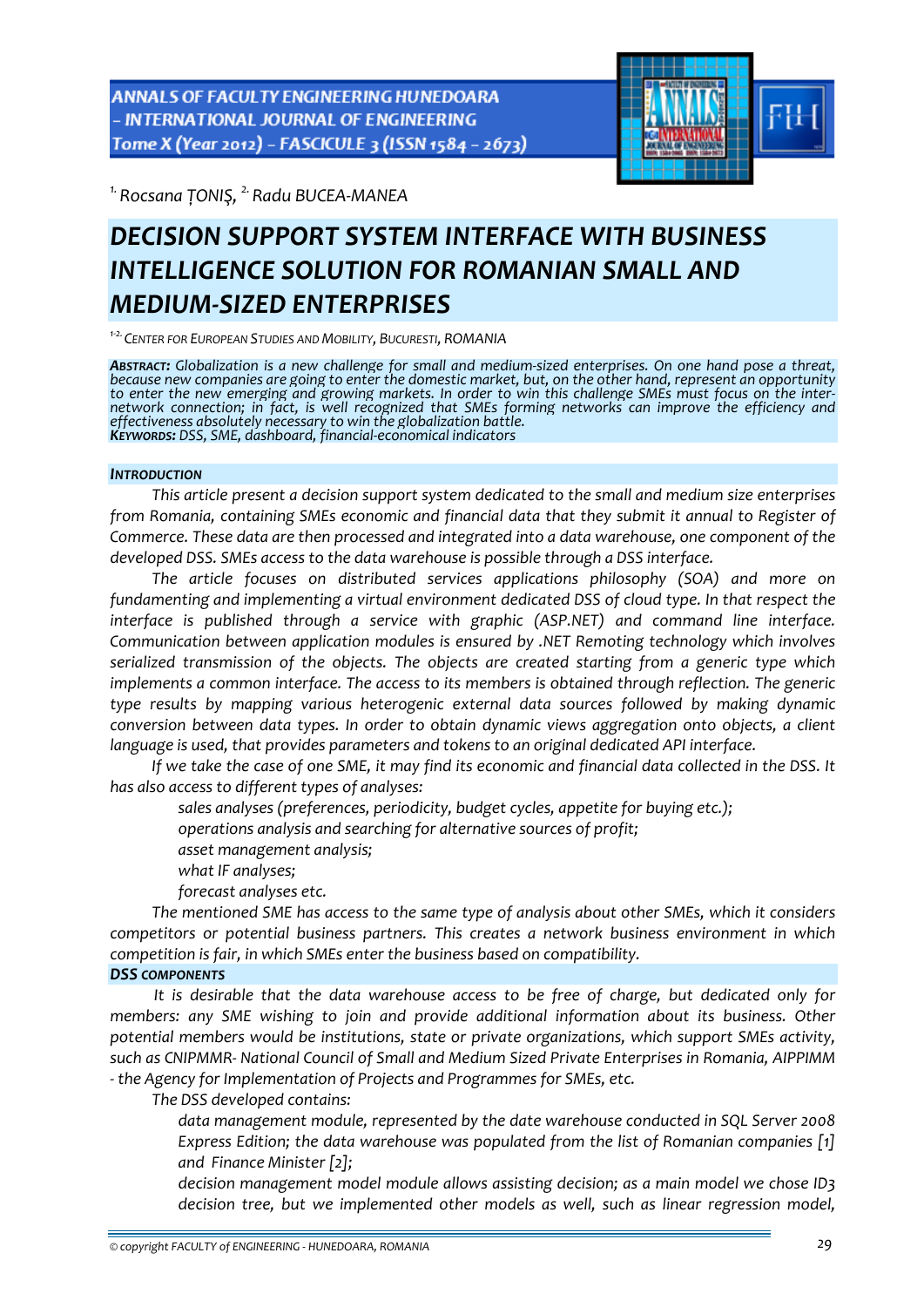*what‐IF models, forecast models; we have also calculated indicators often used in company financial situation analysis (rates of assets, liabilities, financial stability, solvency, economic profitability, financial profitability, commercial profitability etc.);* 

*user interface developed in Microsoft C# and Express Edition* 

 *communication module with other types of applications or components software e.g decision component, Reporting Services, SOAP, QlikView etc.*

*Figure 1. present data trace in DSS and its conversion process into knowledge.*

*Within this article we present especially the DSS interface and examples of analysis that can be achieved.*

### *DSS INTERFACE*

*The interface is emulated on data warehouse structure and on decision module, responding to the*



*Figure 1. DSS with BI solution for Romanian SMEs*

*data reporting requirements. Thus in the C# development environment is created a container, in which it operates four tabs: SQL generator, Decision, Dashboard, Report.* 

*The SQL code generator allows selecting dimensions, attributes, measures in data warehouse and selecting the query type: cube or rollup (Figure 2), the result being displayed in Report tab.*

*Decision tab allows choosing various decision trees, implemented within application. The figure 3 displays the second type of decision tree, allowing companies classification into profitable (tree output value 1), or unprofitable (tree returns value 0), according to profitability economic ratio, profitability financial ratio and interest ratio.*





*Figure 2. SQL CUBE MAKER interface: SQLgenerator tab Figure 3. SQL CUBE MAKER interface: Decision tab*

*Dashboard tab allows choosing and displaying various types of analytical reports (enterprise turnover value on geographical region, on unit time ‐ criteria chosen by the user), synthetic reports* (profitability rates, solvency, financial autonomy of all SMEs, or for certain SME chosen by the user) and forecast reports. We keep in mind a web implementation for this DSS. In this respect there have been *developed reports web, using Reporting Service technology, after a service oriented architecture.*

*DSS dynamic reports have been carried out by QlikView BI solution available at [3]. For downloading the package (free trial) is enough to register with personal data.* 

*In figure 4 we notice a graphic, a map tree for SMEs turnover in the representative sample amounted on years, counties and CAEN. Notice that the counties with highest turnover were: București,* Brașov, Arad, Argeș, Alba. Choosing one of these counties will change the other two graphs that display the turnover for years and CAEN for all SMEs in the representative sample, only for the selected county. Similar the selection of year will change the other two graphs, returning all SMEs turnover in the data source for all categories of activity (CAEN), for all counties in the year selected. And the CAEN selection will change the other two graphs, returning all SMEs turnover in the data source for all counties, of all the years for the category of activity selected. Notice that in 2008 the SMEs turnover in the sample has come to value 1.340.997.748 Ron, more than in the 2009 or 2010 year when it amounted to 1.114.387.808 *Ron, because of the world economic crisis influence. The categories of activity with the highest turnover* for the period 2008-2010 have been 5139- Non-specialized wholesale of food, beverages and tobacco, 6024 - Freight transport by road, 5119 - Agents involved in the sale of a variety of goods, 6330 - Activities *of travel agencies and tour operators; tourist assistance activities, 5153 ‐ Wholesale of wood,*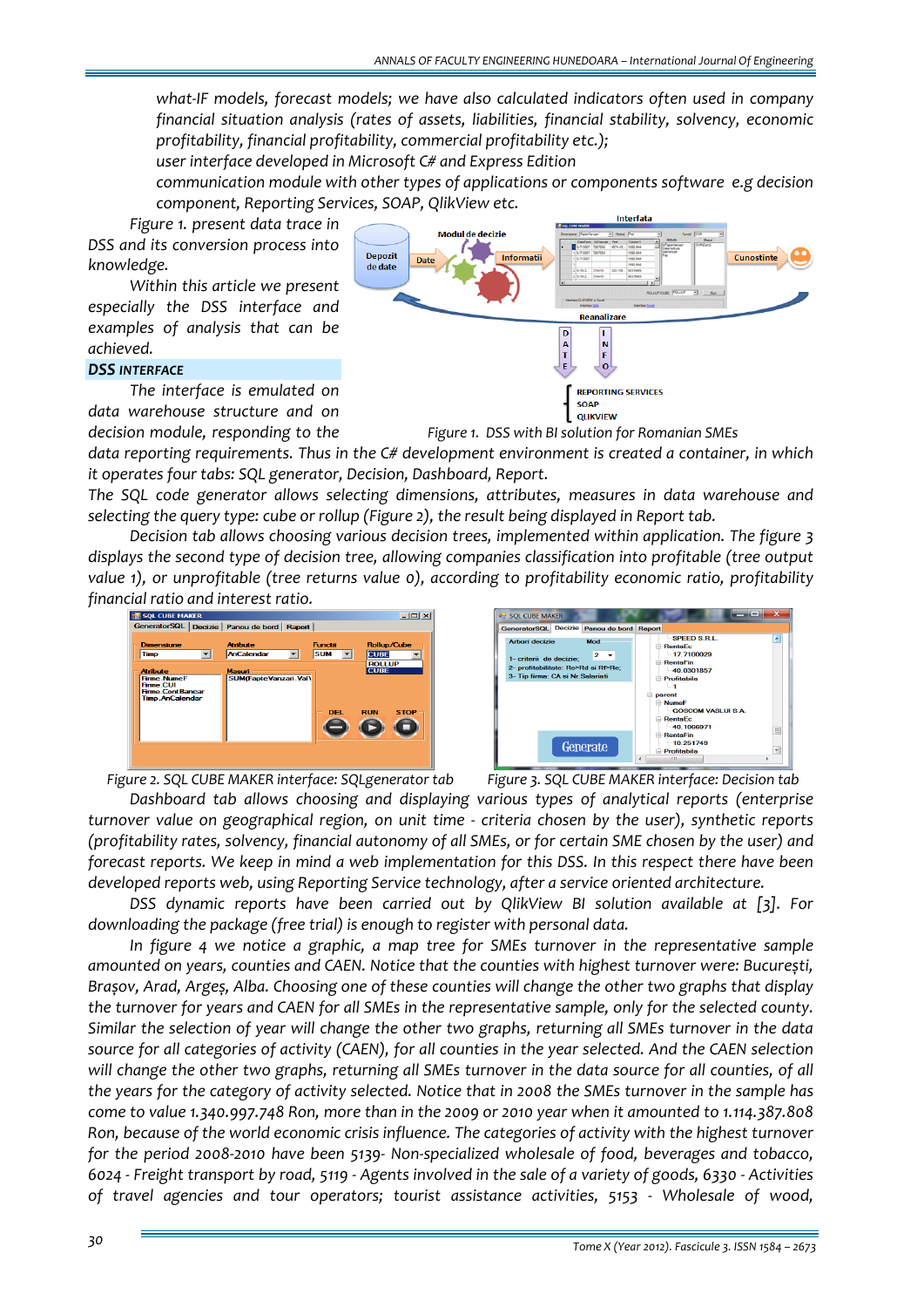*construction materials and sanitary equipment. Thus the DSS becomes useful for institutions that assist or coordinate the SMEs activities (such as CNIPMMR ‐ National Council of Small and Medium Sized Private Enterprises in Romania, AIPPIMM ‐ Agency for Implementation of Projects and Programmes for SMEs). They may create policies for the development of certain niches of activity with potential, but insufficiently supported. Practically user can achieve countless queries with the mentioned selected* criteria. The DSS allows successive queries, with several criteria. It can be chosen, for example, first year, *county and then finally CAEN and DSS will take account all three criteria.*



*Figure 4. Dashboard regarding turnover for all SMEs from the representative sample, grouped by county, year and CAEN*

*BI interface can be further improved by adding statistics. Selecting the year 2010 and Bucharest, notice the categories of activity on the combo list (only the companies with white background are* specific to Bucharest). Among these the most frequent are 6330 - Activities of travel agencies and tour *operators; tourist assistance activities, 5144 ‐ Wholesale of china and glassware, wallpaper and cleaning materials, 5134‐ Wholesale of alcoholic and other beverages. The statistics cover the minimum values, the maximum, the amount, the average and kurtosis and skewness tests for net profit and the number of employees from Bucharest in 2010. It has been taken into account 31 companies whose net profit* summed has a value of 2.573.465 Ron, with an average of 83,015, a minimum of 963542 and a maximum *of 1598877. Skewness and Kurtosis tests show the chart asymmetry comparing with "chart of gauss's normal curve", for which Skewness=0 and Kurtosis=3. The skewness value for Bucharest 2010 is 1.44 and indicates a right positive asymmetry and the value of Kurtosis 3.77 indicate a positive distribution curve that is higher than Gauss curve.* 

*Similar are interpreted the values of number of employees, for which chart curve is flattened and* moved to the right. The values are close to the normal curve, being an indicator that the sample is *representative.*

*Thus a SME which wants to learn how is situated in comparison with other SME will choose as*



Figure 5. Dynamic dashboard on turnover of the SMEs representative sample, or a specified SME having as criteria *company, CAEN, year, locality*

In the panel in figure 5 it may be seen how selecting a company name fill all the objects in the *dashboard with information relating to the company, such as CUI, CAEN, We notice that the company* had a small solvency of 2.01 in 2010, but this value is linked with other indicators (Figure 7). Also are *returned the profit net and the turnover. They appear in green, when they have a value above all* companies Net Profit average, or Turnover, or in red if the value is below the average (it is our case, *too).*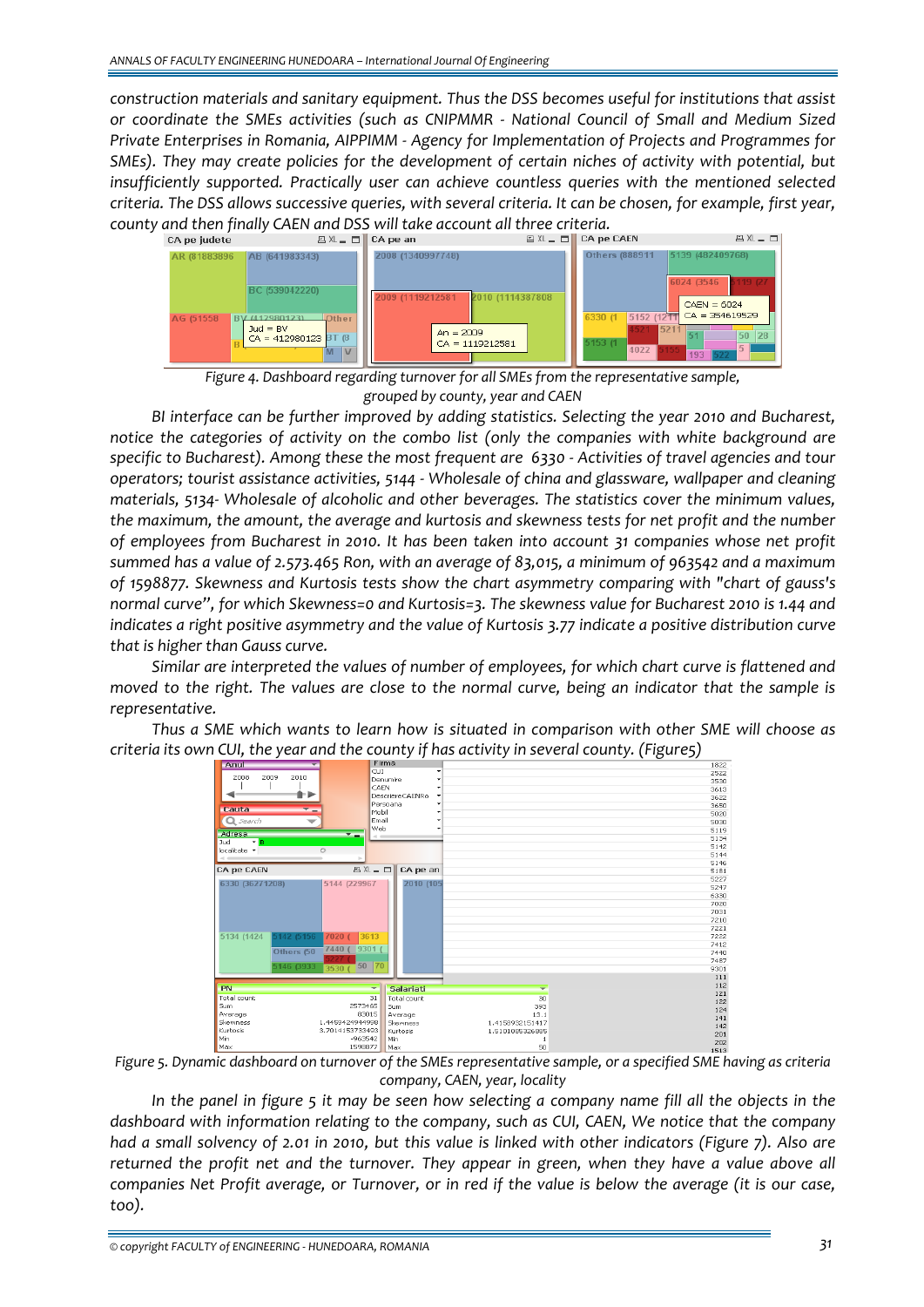*In the panel in figure 6 is analyzed the influence of total revenue variations on net profit. The model designs the polynomial regression of second degree for net profit. The determination coefficient R2 takes the maximum value 1, meaning that the regression model adjusts very well the data series.* 

*The interface is dynamic: any selection update properly values in the interface objects. Company name may be selected from a dynamic list, or from the searching module by filling it in. Selecting a county results in showing the entire active companies name in that county, of which*



*Figure 6. What IF Analysis on the Net Profit value of certain SME chosen by the user under the influence of Net Income*

one can select the firm he is interested in. It is similar when selecting the year or total assets, for *example.*

*The DSS allows complex analyses such as "What if". In the figure 6 it can be observed as a* variation of total revenue growth with 5 percent, would determine an increase in net profit, in case of maintaining constant total expenditure (curved red superior in graph). In the graphic is observed that in 2010 the net profit dropped to about half the amount profit in the year 2009, the difference is growing *more for 2008. The chart is similar to that of a polynomial function of the second degree, whose equation of regression is observed in the image. The R2 coefficient takes the maximal value 1, meaning that regression equation adjusts very well data series.* 

*Further information on economic and financial profitability, overall solvency ratio overall debt, financial stability and the autonomy rates, the rates of assets for a SME chosen by the user are* presented to the figure 7. Like other dashboard and this one is dynamic too, and is updated in real time *on any selection of objects contained.*



*Figure 7. Economical‐financial indicators for a SME chosen by the user*

*According to these values it can be seen whether a company is profitable or not. For the selected* company the economic profitability ratio RE (18.51) is not very high, but financial profitability ratio RF is very small (0.93). Total assets profitability ratio is not very high, too, having the value of 15.79. The *company is not profitable because they are not met concurrently conditions RE> interest ratio and* RF>RE. The company must review their activity and increase the net profit, which is too small having in mind the capital and increase the gross profit, which is too small having in mind total assets, resulting a *small economic profitability.*

*The company should pay attention to the general solvency who is very small, 1.36, by reducing debt total. Financial autonomy ratio is 16.08: the company can increase own capital, which is small* compared with total liabilities. Financial lever has the value 5.94, above the threshold of 5, indicates an undercapitalized company. Financial stability is not very good, too, its ratio having a value of 26.74. This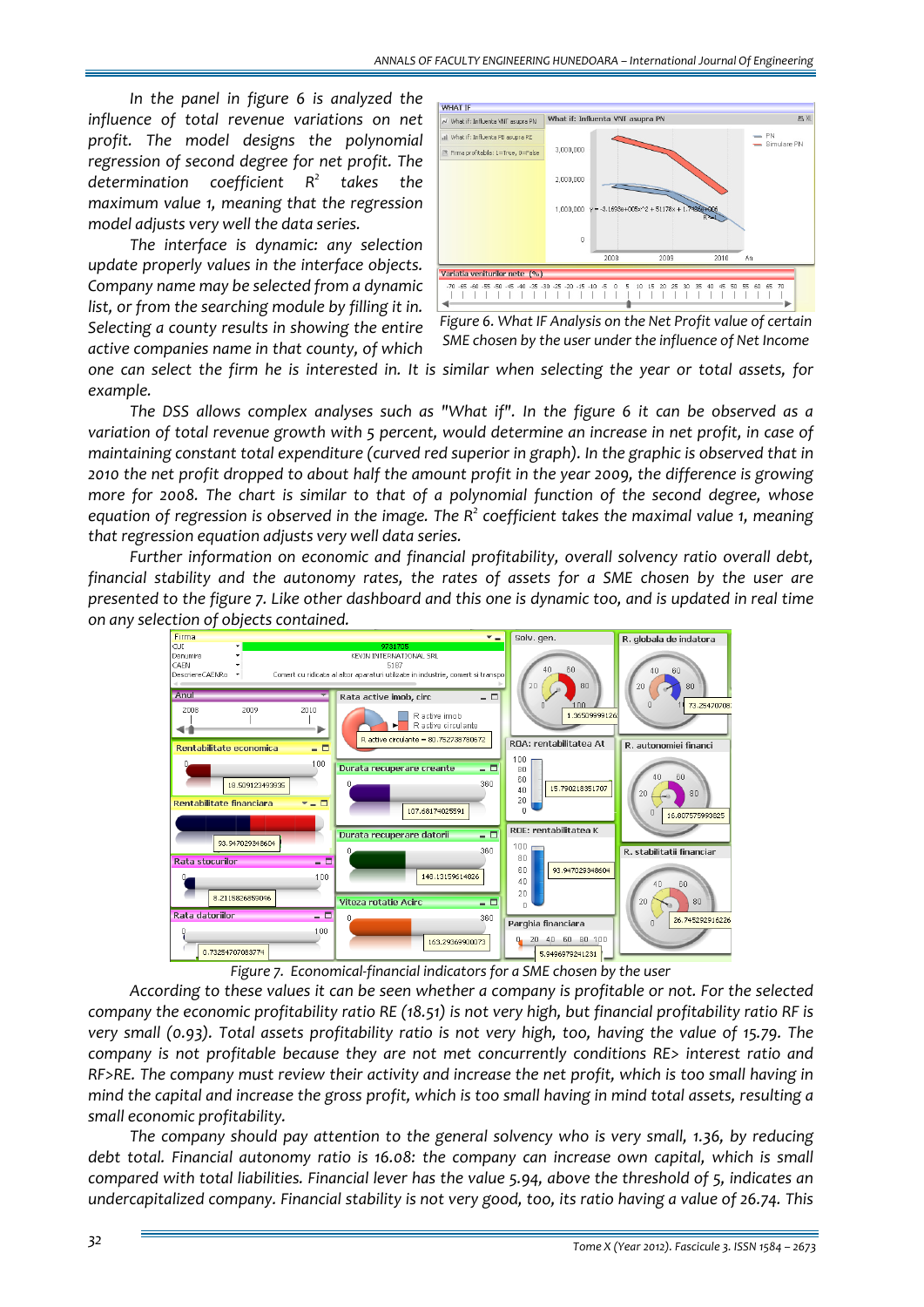may be increased by an increase of working capital value. Overall ratio of debt of 73.27 is high and is *recommended lowering total debt, having in mind the weak financial stability and autonomy.* Profitability ratio of its own capital - ROE is 93.94 and exceeds current interest ratio, which means that *the company may invest.*

The ratio of the fixed assets for the selected company is 19.25, and that of current assets is 80.75. *It may be considered that the company doesn't pay attention on capital investment, and it is advisable to review its investment policy. According to the company activity characteristics further conclusions and decisions may be taken.* 

*The stocks ratio is 8.21 having a small amount, unfavorable situation for the company. The debts* ratio is 0.73 what favors creditors, because the lower the ratio is the more protected is the company to *creditors losses, in case of liquidation.* 

*An What IF analysis simulates the operating result variations influence on economic profitability and financial profitability. (Figure8) It can be calculated how must increase gross profit so that the company have a high economic profitability and to be profitable. However there are companies with greater economic profitability than financial profitability, when the analysis is based on the net profit and capital. The company analyzed in previous example is in the same situation.* 

*Similar are analyzed the influence of total assets variations on fixed and current assets. A total assets increase with 20 percent, leads to decrease of current assets ratio up to 67.38. (Figure 9).*



*Figure 8. What IF analysis regarding gross profit influence on economic profitability for a company chosen by the user*



*Figure 9. What IF analysis regarding total assets influence on fixed and moved assets for a company chosen by the user*

*The same interface BI allows defining new types of reports, without being necessary knowledge about the business model or economical context. These reports may be accessed according to user requests. After defining reports models, users will only have to call the report, to choose different criteria for query, to interpret the results and fundament their decisions. This interface allows defining*